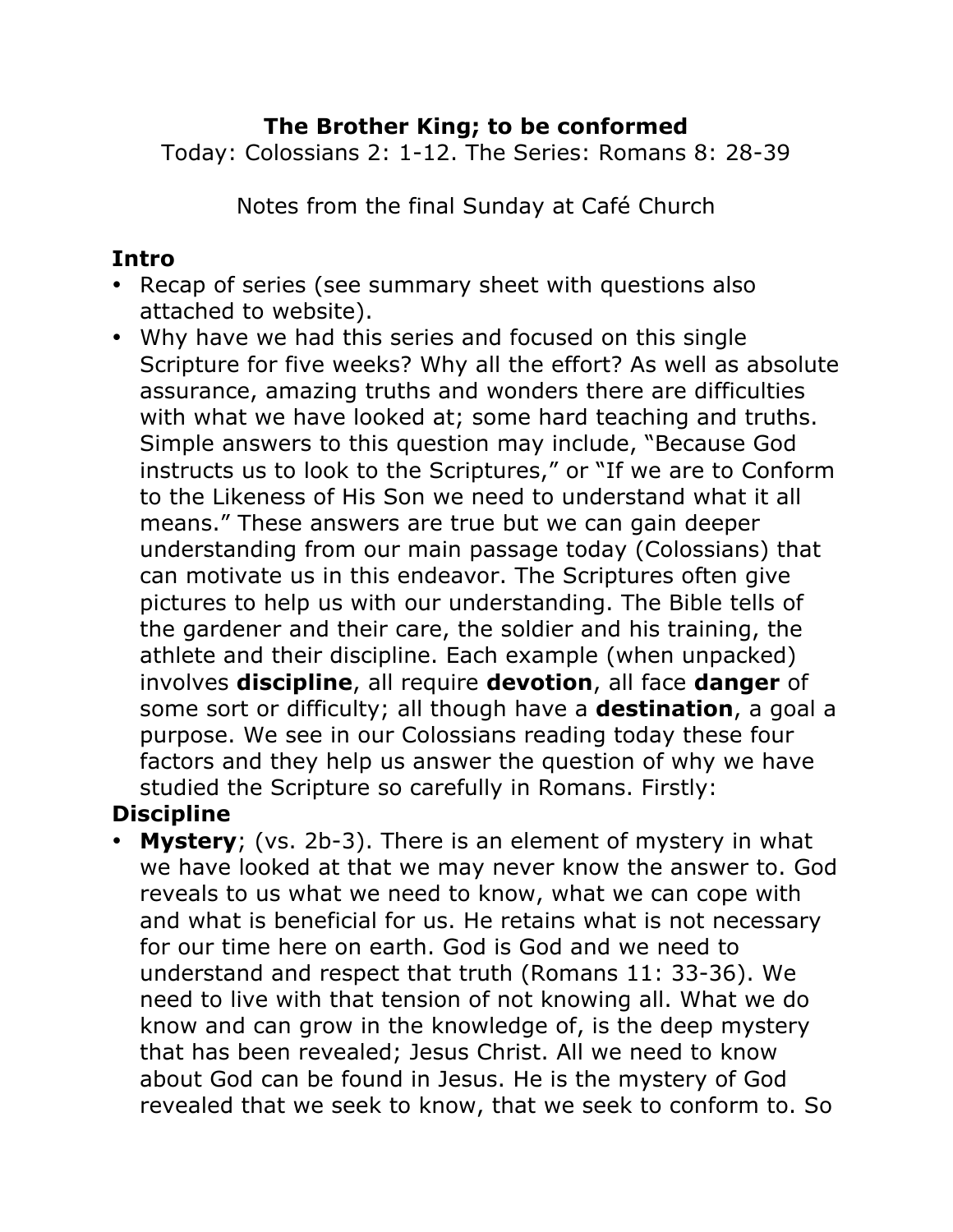a discipline of living by faith with the tension of mystery is required.

- **Hard work and effort**; (vs. 1 & 5) as with an athlete though it takes hard work and effort to grow in that knowledge and conformity; basically discipline. Paul here talks about how hard He works for the faith and church in vs. 1 and is pleased to see the effort and discipline of faith that the Colossians are showing in vs. 5. We need spiritual discipline in our lives; the effort for times of study, prayer, teaching and faithful fellowship with the Church.
- In this discipline we need:

## **Devotion**

- **Deeply Rooted**; (vs. 6-7a) if we wish to conform to the likeness of Christ we need to be deeply rooted in Him. We see in these verses a connection to Christ's teaching in John 15 where He tells us that we as the branches need to be grafted into Him the Vine. A branch literally roots itself into the parent plant when grafted; the sap flows into it and gives life. If we are grafted into Christ, deeply rooted in Him, the sap of the Holy Spirit flows into us giving us life and helping us to conform. Then we truly grow into Him and become like Him. We need the discipline of devotion. Learning these difficult and wonderful truths takes us deeper into Him and therefore He:
- **Strengthened and Thankful**; (vs. 7b) strengthens us in our faith. We get to know Jesus, we begin to be transformed through the process of sanctification which results in deep joy for us. The strength of God is within and we know joy; being able to ask Him anything in His name (John 15: 7 & 11). In our Discipline and Devotion though we will face:

## **Danger**

• **Deceiving Arguments**; (vs. 4). Knowing these truths also help us to see the falseness and hollowness of deceptive arguments. Here we can warn ourselves and each other of falling foul of arguments that replace Christ and the truth of God. False relations, false explanations offered instead of God. False arguments of how we can be made right with God without Jesus Christ. If we are in Christ and grow deeply into Him we will see these falsehoods and also: